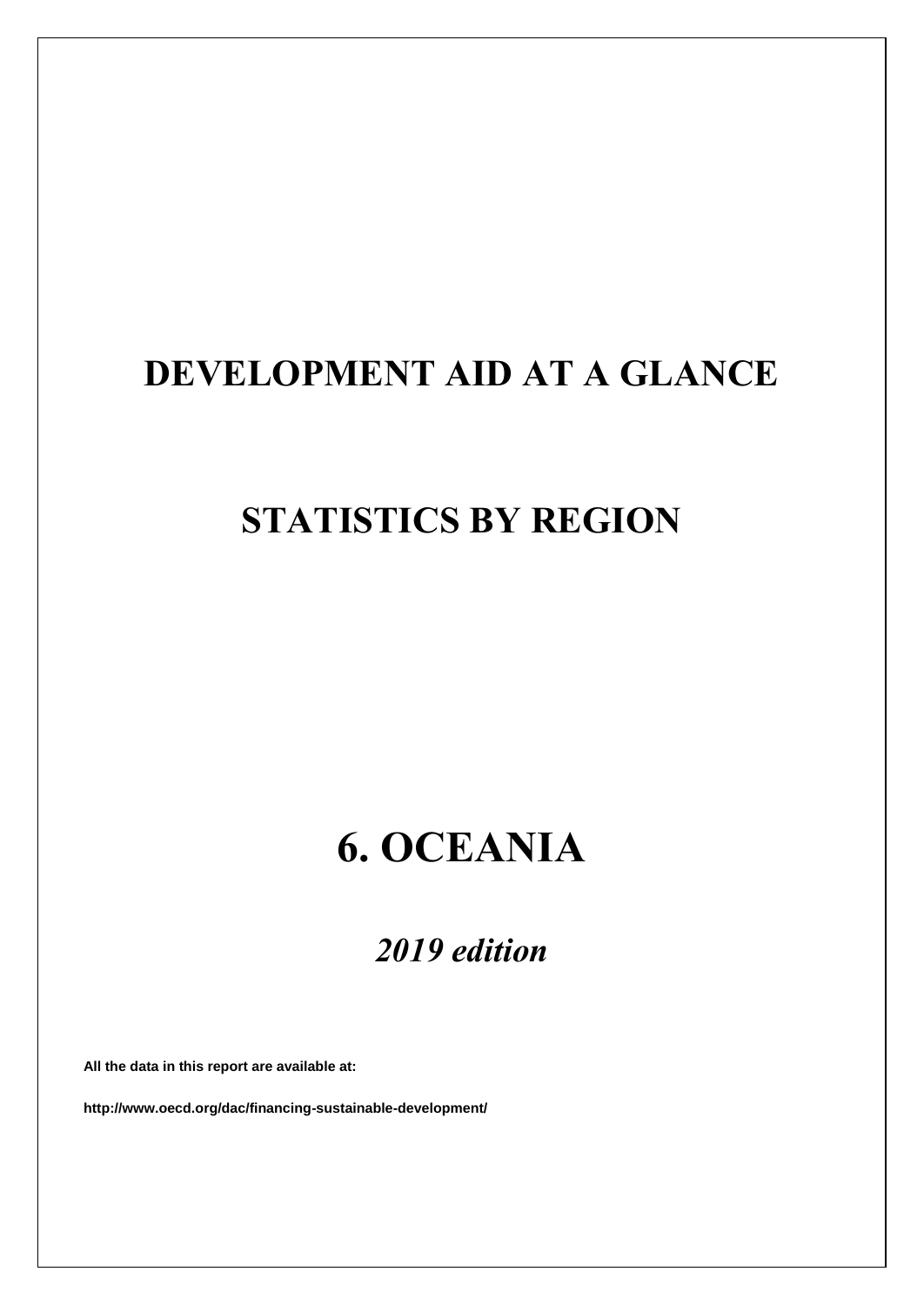### **6.1. ODA TO OCEANIA - SUMMARY**

|                | 6.1.1. Top 10 ODA receipts by recipient<br>USD million, net disbursements in 2017 |      |      |  |  |  |  |  |  |  |  |  |
|----------------|-----------------------------------------------------------------------------------|------|------|--|--|--|--|--|--|--|--|--|
| 1              | Papua New Guinea                                                                  | 532  | 27%  |  |  |  |  |  |  |  |  |  |
| $\overline{2}$ | Solomon Islands                                                                   | 187  | 9%   |  |  |  |  |  |  |  |  |  |
| 3              | Fiji                                                                              | 146  | 7%   |  |  |  |  |  |  |  |  |  |
| 4              | Vanuatu                                                                           | 132  | 7%   |  |  |  |  |  |  |  |  |  |
| 5              | Samoa                                                                             | 130  | 7%   |  |  |  |  |  |  |  |  |  |
| 6              | Micronesia                                                                        | 98   | 5%   |  |  |  |  |  |  |  |  |  |
| $\overline{7}$ | Wallis and Futuna                                                                 | 90   | 5%   |  |  |  |  |  |  |  |  |  |
| 8              | Tonga                                                                             | 80   | 4%   |  |  |  |  |  |  |  |  |  |
| 9              | Kiribati                                                                          | 77   | 4%   |  |  |  |  |  |  |  |  |  |
| 10             | Marshall Islands                                                                  | 72   | 4%   |  |  |  |  |  |  |  |  |  |
|                | Other recipients                                                                  | 439  | 22%  |  |  |  |  |  |  |  |  |  |
|                | <b>Total</b>                                                                      | 1983 | 100% |  |  |  |  |  |  |  |  |  |

|                | 6.1.2. Top 10 ODA donors<br>USD million, net disbursements in 2017 |       |      |  |  |  |  |  |  |  |  |  |  |
|----------------|--------------------------------------------------------------------|-------|------|--|--|--|--|--|--|--|--|--|--|
| 1              | Australia                                                          | 814   | 41%  |  |  |  |  |  |  |  |  |  |  |
| $\overline{2}$ | Japan                                                              | 231   | 12%  |  |  |  |  |  |  |  |  |  |  |
| 3              | New Zealand                                                        | 225   | 11%  |  |  |  |  |  |  |  |  |  |  |
| 4              | <b>United States</b>                                               | 158   | 8%   |  |  |  |  |  |  |  |  |  |  |
| 5              | IDA                                                                | 105   | 5%   |  |  |  |  |  |  |  |  |  |  |
| 6              | <b>EU</b> Institutions                                             | 103   | 5%   |  |  |  |  |  |  |  |  |  |  |
| 7              | France                                                             | 102   | 5%   |  |  |  |  |  |  |  |  |  |  |
| 8              | Asian Development Bank                                             | 78    | 4%   |  |  |  |  |  |  |  |  |  |  |
| 9              | <b>Global Environment Facility</b>                                 | 29    | 1%   |  |  |  |  |  |  |  |  |  |  |
| 10             | Global Fund                                                        | 28    | 1%   |  |  |  |  |  |  |  |  |  |  |
|                | Other donors                                                       | 110   | 6%   |  |  |  |  |  |  |  |  |  |  |
|                | Total                                                              | 1 983 | 100% |  |  |  |  |  |  |  |  |  |  |

#### **6.1.3. Trends in ODA**

| ้อง∠ | 21%                                                                          |                               |        |                      |                         |
|------|------------------------------------------------------------------------------|-------------------------------|--------|----------------------|-------------------------|
| 187  | 9%                                                                           |                               | 2016   | 2017                 | % change                |
| 146  | 7%                                                                           | <b>IODA</b> net disbursements |        |                      |                         |
| 132  |                                                                              | (2016 constant USD million)   |        |                      |                         |
| 130  |                                                                              | ODA gross disbursements       |        |                      |                         |
| 98   | 5%                                                                           | (2016 constant USD million)   |        |                      |                         |
| 90   | 5%                                                                           | <b>ODA</b> commitments        |        |                      |                         |
| 80   | 4%                                                                           | (2016 constant USD million)   |        |                      |                         |
| 77   | 4%                                                                           | Population (thousands)        | 10 502 | 10 698               |                         |
| 72   | 4%                                                                           | Net ODA per capita (USD)      | 160.3  | 185.4                |                         |
|      | Papua New Guinea<br>Solomon Islands<br>Wallis and Futuna<br>Marshall Islands | 7%<br>7%                      |        | 1683<br>1757<br>1917 | 1912<br>2066<br>2 5 3 6 |

**6.1.4. ODA by income group** *USD million, 2017, net disbursements*



 **6.1.5. Sectors in 2017**  *commitments*

|    |         | 41%               |             |                      | 23% |                         | 14%                 | 11%                 | 7%  | 1%                    |      |
|----|---------|-------------------|-------------|----------------------|-----|-------------------------|---------------------|---------------------|-----|-----------------------|------|
| 0% | 10%     | 20%               |             | 30%<br>40%           |     | 50%                     | 60%                 | 70%                 | 80% | 90%                   | 100% |
|    | ■Social | <b>□</b> Economic | □Production | <b>□</b> Multisector |     | □ General Programme Aid | $\blacksquare$ Debt | <b>Humanitarian</b> |     | $\blacksquare$ Others |      |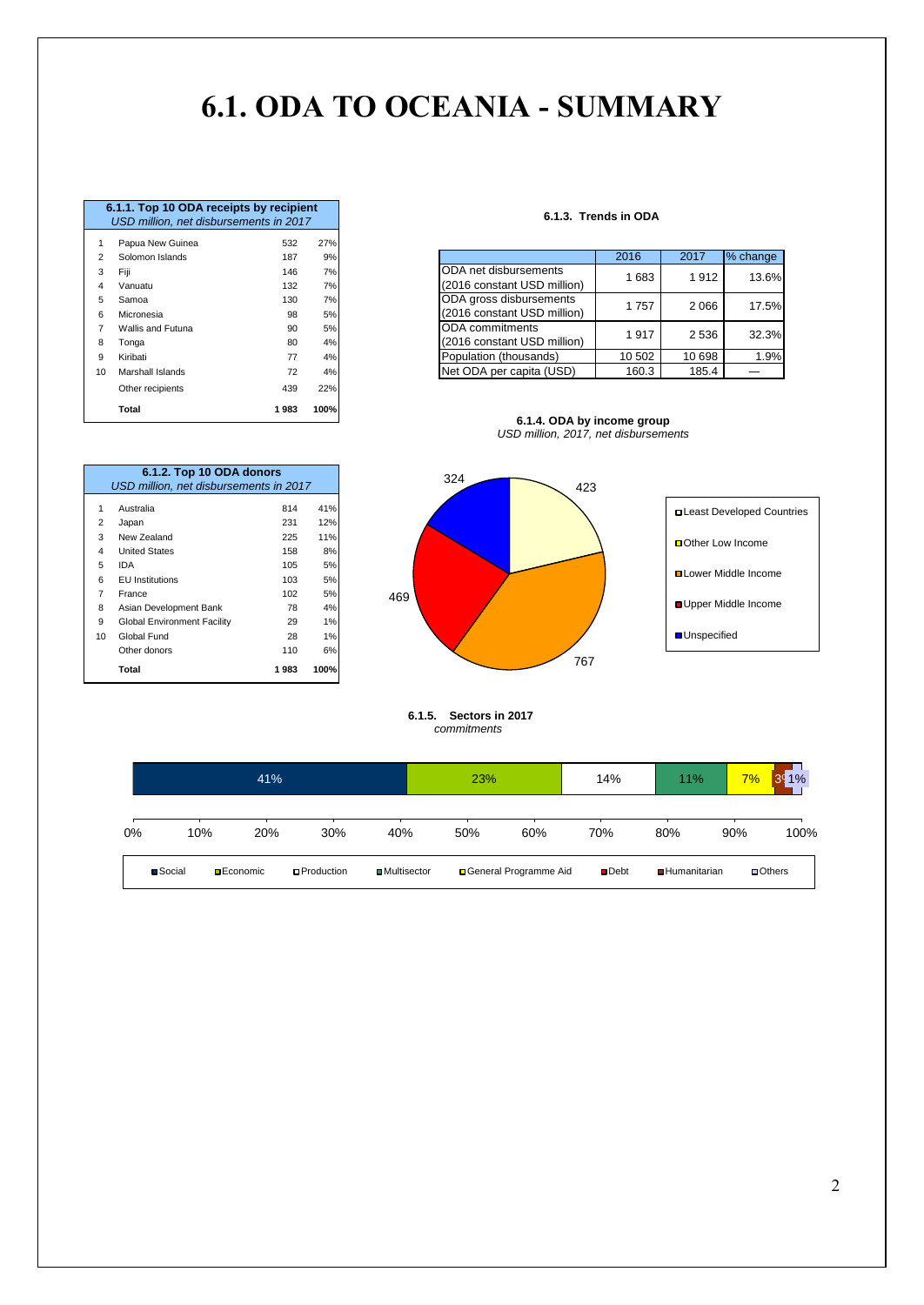

#### **6.1.6. Net ODA receipts per capita in 2017** *in USD*

#### **6.1.7. Net ODA and population of aid recipient countries by region in 2017**

|                           | Net ODA            | Population |
|---------------------------|--------------------|------------|
|                           | <b>USD million</b> | million    |
| Africa                    | 52 800             | 1 255      |
| Asia                      | 48769              | 4 1 2 0    |
| America                   | 8570               | 638        |
| Europe                    | 8 3 7 1            | 157        |
| Oceania                   | 1 983              | 11         |
| Aid unspecified by region | 42 308             |            |
| All ODA recipients        | 162 802            | 6 180      |

#### **6.1.8. Regional shares of total net ODA** *As a percentage of total ODA*

<span id="page-2-0"></span>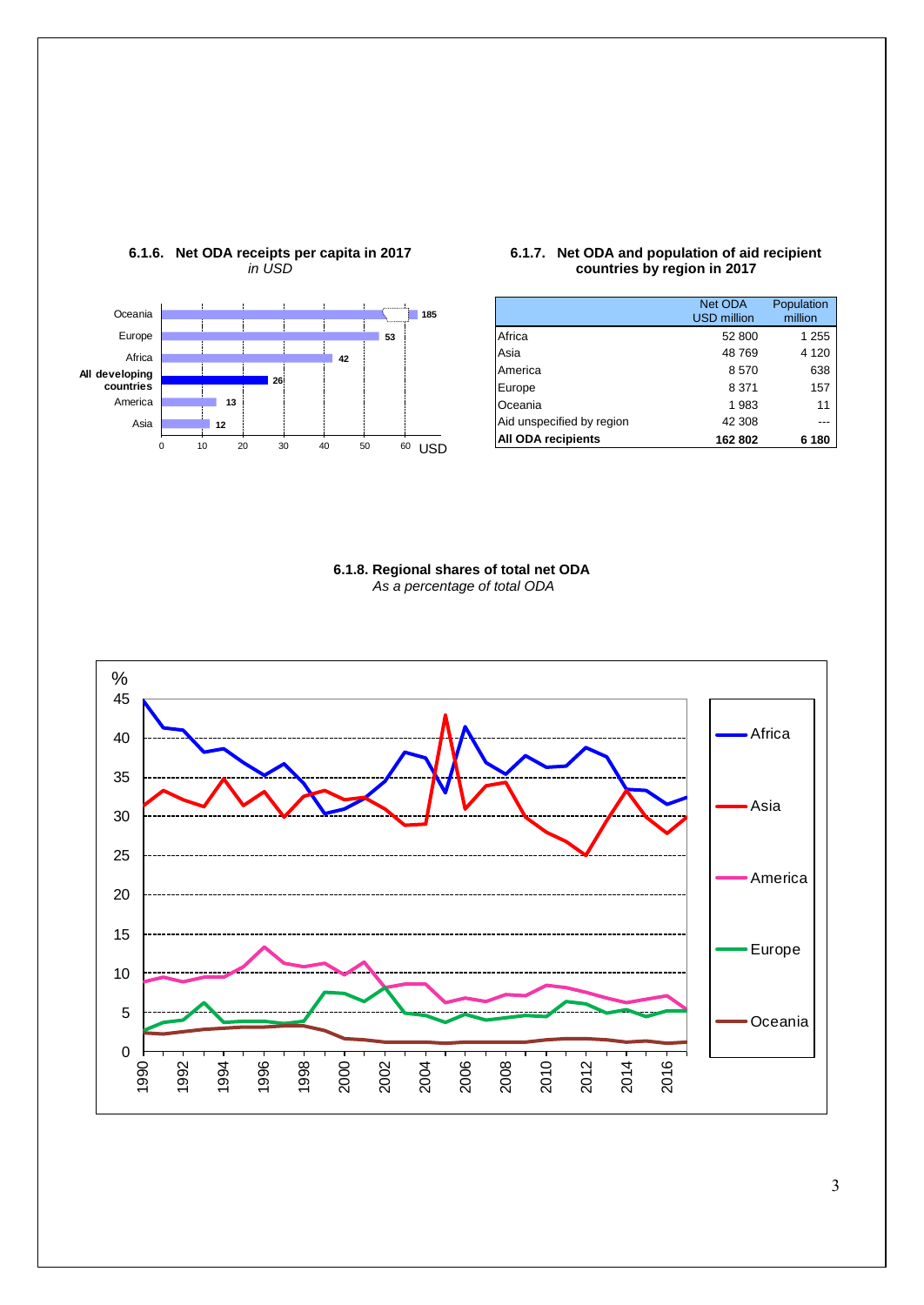### **6.2. ODA [TO](#page-2-0) OCEANIA BY DONOR AND RECIPIENT**

**6.2.1. Top 10 DAC donor countries to Oceania** *USD million, net bilateral disbursements*

#### **a) Top 5 donors by amount b) Top 5 donors by share of aid to Oceania**

|                            | 2015 | 2016    | 2017 | $3$ -year<br>average | % of DAC<br>countries |                |                            | 2015 | 2016    | 2017 | $3$ -year<br>average | Oceania as<br>each donor |
|----------------------------|------|---------|------|----------------------|-----------------------|----------------|----------------------------|------|---------|------|----------------------|--------------------------|
|                            |      |         |      |                      |                       |                |                            |      |         |      |                      | 2015-201                 |
| Australia                  | 852  | 735     | 814  | 800                  | 54%                   |                | New Zealand                | 228  | 230     | 225  | 228                  |                          |
| 2 New Zealand              | 228  | 230     | 225  | 228                  | 15%                   | $\overline{2}$ | Australia                  | 852  | 735     | 814  | 800                  |                          |
| 3 Japan                    | 112  | 163     | 231  | 168                  | 11%                   | 3              | Japan                      | 112  | 163     | 231  | 168                  |                          |
| 4 United States            | 130  | 66      | 158  | 118                  | 8%                    | 4              | France                     | 123  | 96      | 102  | 107                  |                          |
| 5 France                   | 123  | 96      | 102  | 107                  | 7%                    | 5              | Korea                      | 9    | 9       | 12   | 10                   |                          |
| Other DAC countries        | 61   | 42      | 53   | 52                   | 4%                    |                | Other DAC countries        | 182  | 99      | 198  | 160                  |                          |
| <b>Total DAC countries</b> | 506  | 1 3 3 2 | 582  | 1473                 | 100%                  |                | <b>Total DAC countries</b> | 1506 | 1 3 3 2 | 582  | 1473                 |                          |

|                            | 2015 | 2016 | 2017 | 3-year<br>average | % of DAC<br>countries |   |                            | 2015 | 2016 | 2017 | 3-year<br>average | Oceania as % of<br>each donor's aid |
|----------------------------|------|------|------|-------------------|-----------------------|---|----------------------------|------|------|------|-------------------|-------------------------------------|
|                            |      |      |      |                   |                       |   |                            |      |      |      |                   | 2015-2017                           |
| Australia                  | 852  | 735  | 814  | 800               | 54%                   |   | New Zealand                | 228  | 230  | 225  | 228               | 71.5%                               |
| New Zealand                | 228  | 230  | 225  | 228               | 15%                   |   | Australia                  | 852  | 735  | 814  | 800               | 44.2%                               |
| Japan                      | 112  | 163  | 231  | 168               | 11%                   | 3 | Japan                      | 112  | 163  | 231  | 168               | 3.1%                                |
| <b>United States</b>       | 130  | 66   | 158  | 118               | 8%                    | 4 | France                     | 123  | 96   | 102  | 107               | 2.4%                                |
| France                     | 123  | 96   | 102  | 107               | 7%                    | 5 | Korea                      | 9    | 9    | 12   | 10                | 0.7%                                |
| Other DAC countries        | 61   | 42   | 53   | 52                | 4%                    |   | Other DAC countries        | 182  | 99   | 198  | 160               | 0.1%                                |
| <b>Total DAC countries</b> | 1506 | 1332 | 582  | 1473              | 100%                  |   | <b>Total DAC countries</b> | 1506 | 1332 | 582  | 1473              | 2.2%                                |

#### **6.2.2. DAC donor countries' aid to Oceania**

*USD billion, values shown for 2017, net bilateral disbursements*

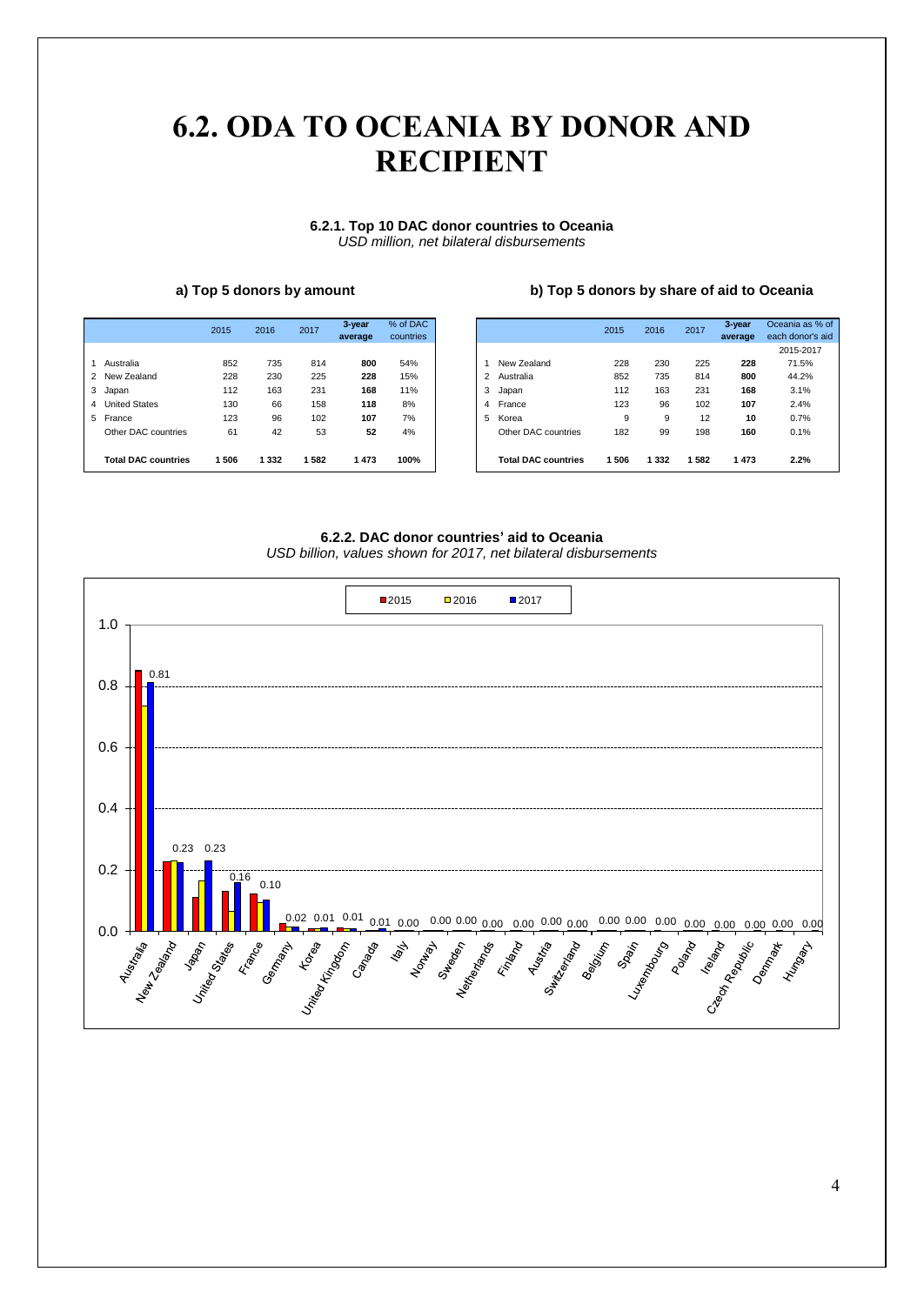#### **6.2.3. ODA to Oceania by DAC donor**

|                            |                          |                |                |                |                | 2010-17               | 2010-17                             |
|----------------------------|--------------------------|----------------|----------------|----------------|----------------|-----------------------|-------------------------------------|
|                            | 1970-79                  | 1980-89        | 1990-99        | 2000-09        | 2010-17        | % of DAC<br>countries | Oceania as % of<br>each donor's aid |
| Australia                  | 939                      | 706            | 564            | 630            | 804            | 54.6%                 | 36.1%                               |
| Austria                    | $\mathbf 0$              | 1              | 1              | 1              | 1              | 0.0%                  | 0.2%                                |
| <b>Belgium</b>             | $\overline{0}$           | $\overline{1}$ | $\overline{0}$ | $\overline{0}$ | $\overline{0}$ | 0.0%                  | 0.0%                                |
| Canada                     | $\mathbf 0$              | 3              | 6              | 7              | 3              | 0.2%                  | 0.1%                                |
| <b>Czech Republic</b>      |                          | Ξ              | u.             | $\overline{0}$ | $\overline{0}$ | 0.0%                  | 0.0%                                |
| Denmark                    | $\mathbf 0$              | $\mathbf 0$    | $\mathbf 0$    | $\mathbf 0$    | $\Omega$       | 0.0%                  | 0.0%                                |
| Finland                    | $\mathbf 0$              | $\mathbf 0$    | $\overline{0}$ | $\mathbf 0$    | $\overline{1}$ | 0.0%                  | 0.1%                                |
| France                     | 465                      | 845            | 911            | 105            | 112            | 7.6%                  | 2.2%                                |
| Germany                    | 6                        | 21             | 13             | 3              | 13             | 0.9%                  | 0.2%                                |
| Greece                     |                          |                | 0              | 0              | $\mathbf 0$    | 0.0%                  | 0.1%                                |
| Hungary                    |                          |                |                | ÷              | $\overline{0}$ | 0.0%                  | 0.0%                                |
| Iceland                    | $\overline{\phantom{a}}$ | L,             |                | $\mathbf 0$    |                | 0.0%                  | 0.0%                                |
| Ireland                    |                          | $\overline{0}$ | $\overline{0}$ | $\overline{0}$ | $\overline{0}$ | 0.0%                  | 0.0%                                |
| Italy                      | $\mathbf 0$              | $\mathbf 0$    | 0              | 3              | 1              | 0.1%                  | 0.2%                                |
| Japan                      | 12                       | 64             | 139            | 84             | 139            | 9.4%                  | 2.8%                                |
| Korea                      | $\blacksquare$           | $\Omega$       | 1              | 3              | 7              | 0.4%                  | 0.6%                                |
| Luxembourg                 |                          |                | $\overline{0}$ | $\overline{0}$ | $\overline{0}$ | 0.0%                  | 0.0%                                |
| Netherlands                | $\overline{2}$           | 5              | 4              | $\overline{2}$ | 0              | 0.0%                  | 0.0%                                |
| <b>New Zealand</b>         | 80                       | 116            | 108            | 133            | 211            | 14.3%                 | 72.5%                               |
| Norway                     | 1                        | $\overline{2}$ | 0              | 1              | 1              | 0.1%                  | 0.1%                                |
| Poland                     | $\blacksquare$           | Ξ              | ٠              | $\overline{0}$ | $\mathbf{0}$   | 0.0%                  | 0.0%                                |
| Portugal                   |                          | ٠              |                | 0              |                | 0.0%                  | 0.0%                                |
| Slovenia                   |                          | ٠              |                |                | $\mathbf 0$    | 0.0%                  | 0.0%                                |
| Spain                      |                          | $\blacksquare$ | 0              | $\mathbf 0$    | 1              | 0.0%                  | 0.1%                                |
| Sweden                     | $\overline{0}$           | $\overline{0}$ | 1              | $\overline{0}$ | 1              | 0.0%                  | 0.0%                                |
| Switzerland                | $\mathbf 0$              | $\Omega$       | 1              | 0              | 0              | 0.0%                  | 0.0%                                |
| <b>United Kingdom</b>      | 159                      | 74             | 24             | $\overline{4}$ | 8              | 0.5%                  | 0.1%                                |
| <b>United States</b>       | 281                      | 331            | 240            | 220            | 170            | 11.6%                 | 0.8%                                |
| <b>Total DAC countries</b> | 1946                     | 2 1 7 0        | 2015           | 1 1 9 7        | 1473           | 100.0%                | 2.5%                                |
| <b>EU</b> Institutions     | 12                       | 93             | 71             | 68             | 91             | ---                   | 0.8%                                |

*USD million, 2016 prices and exchange rates, average annual net bilateral disbursements*

### **6.2.4. ODA to Oceania by largest bilateral donors since 1970**

*USD billion, 2016 prices and exchange rates, 3-year average net bilateral disbursements*

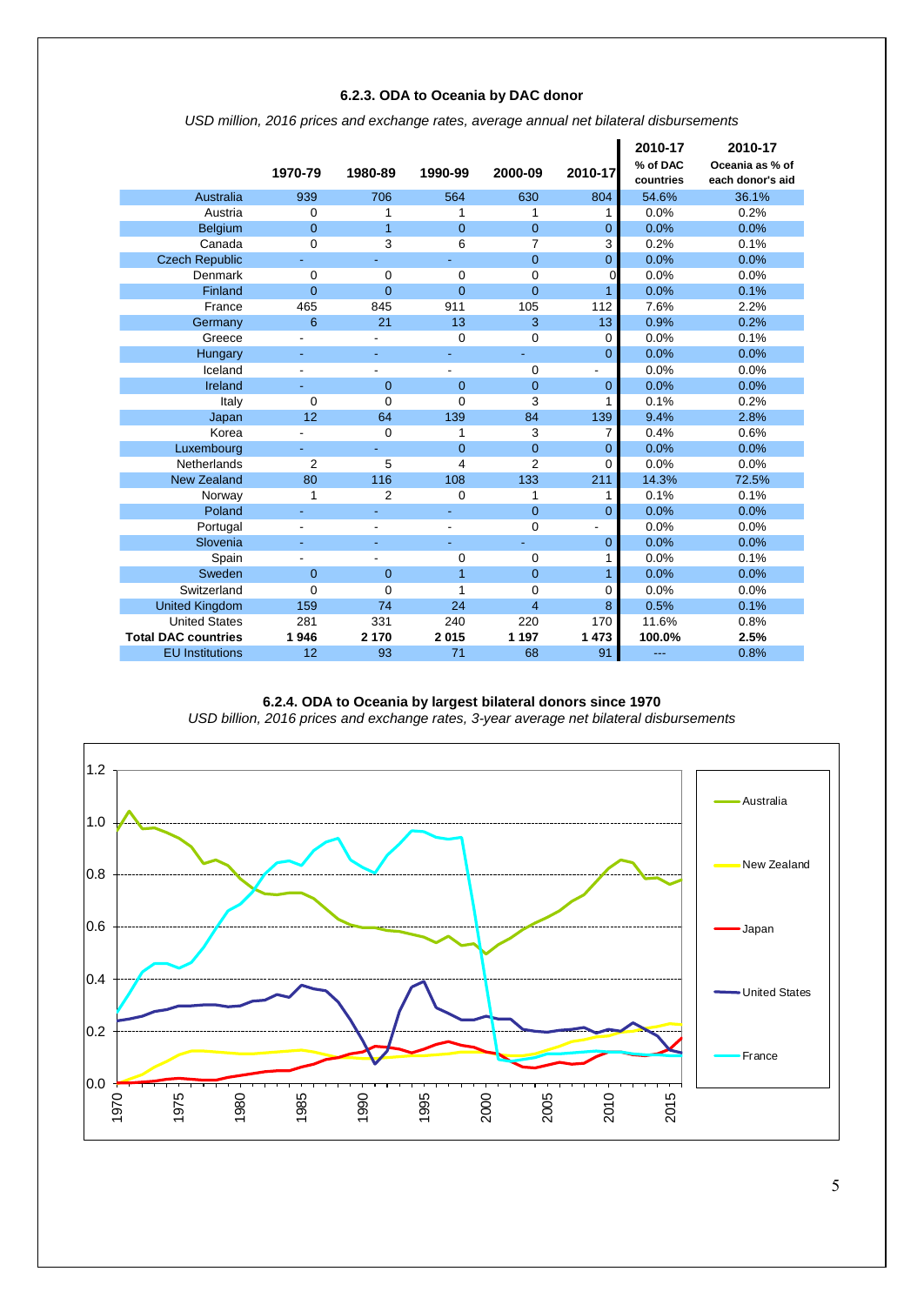#### **6.2.5. Top 10 multilateral donors to Oceania**

*USD million, net disbursements*

|   |                                       | 2015 | 2016 | 2017 | 3-year<br>average | $%$ of all<br>multilaterals |
|---|---------------------------------------|------|------|------|-------------------|-----------------------------|
|   |                                       |      |      |      |                   |                             |
|   | International Development Association | 91   | 89   | 105  | 95                | 26%                         |
| 2 | <b>FU</b> Institutions                | 111  | 71   | 103  | 95                | 26%                         |
| 3 | Asian Development Bank                | 63   | 70   | 78   | 70                | 19%                         |
| 4 | <b>Global Environment Facility</b>    | 34   | 25   | 29   | 29                | 8%                          |
| 5 | Global Fund                           | 24   | 27   | 28   | 26                | 7%                          |
|   | Other multilaterals                   | 60   | 51   | 54   | 55                | 15%                         |
|   |                                       |      |      |      |                   |                             |
|   | <b>Total multilaterals</b>            | 383  | 333  | 398  | 371               | 100%                        |

#### **6.2.6. Top 10 ODA recipients in Oceania** *USD million, receipts from all donors, net ODA receipts*

|    |                             | 2015 | 2016 | 2017 | 3-year<br>average | % of all<br>recipients |
|----|-----------------------------|------|------|------|-------------------|------------------------|
| 1  | Papua New Guinea            | 591  | 532  | 532  | 552               | 30%                    |
| 2  | Solomon Islands             | 190  | 176  | 187  | 184               | 10%                    |
| 3  | Vanuatu                     | 187  | 129  | 132  | 149               | 8%                     |
| 4  | Fiji                        | 102  | 117  | 146  | 122               | 7%                     |
| 5  | Samoa                       | 94   | 89   | 130  | 104               | 6%                     |
| 6  | Wallis and Futuna           | 106  | 85   | 90   | 94                | 5%                     |
| 7  | Tonga                       | 68   | 83   | 80   | 77                | 4%                     |
| 8  | Micronesia                  | 81   | 51   | 98   | 77                | 4%                     |
| 9  | Kiribati                    | 65   | 61   | 77   | 68                | 4%                     |
| 10 | Marshall Islands            | 57   | 13   | 72   | 47                | 3%                     |
|    | Other recipients            | 377  | 350  | 439  | 389               | 21%                    |
|    | <b>Total ODA recipients</b> | 1919 | 1683 | 1983 | 1862              | 100%                   |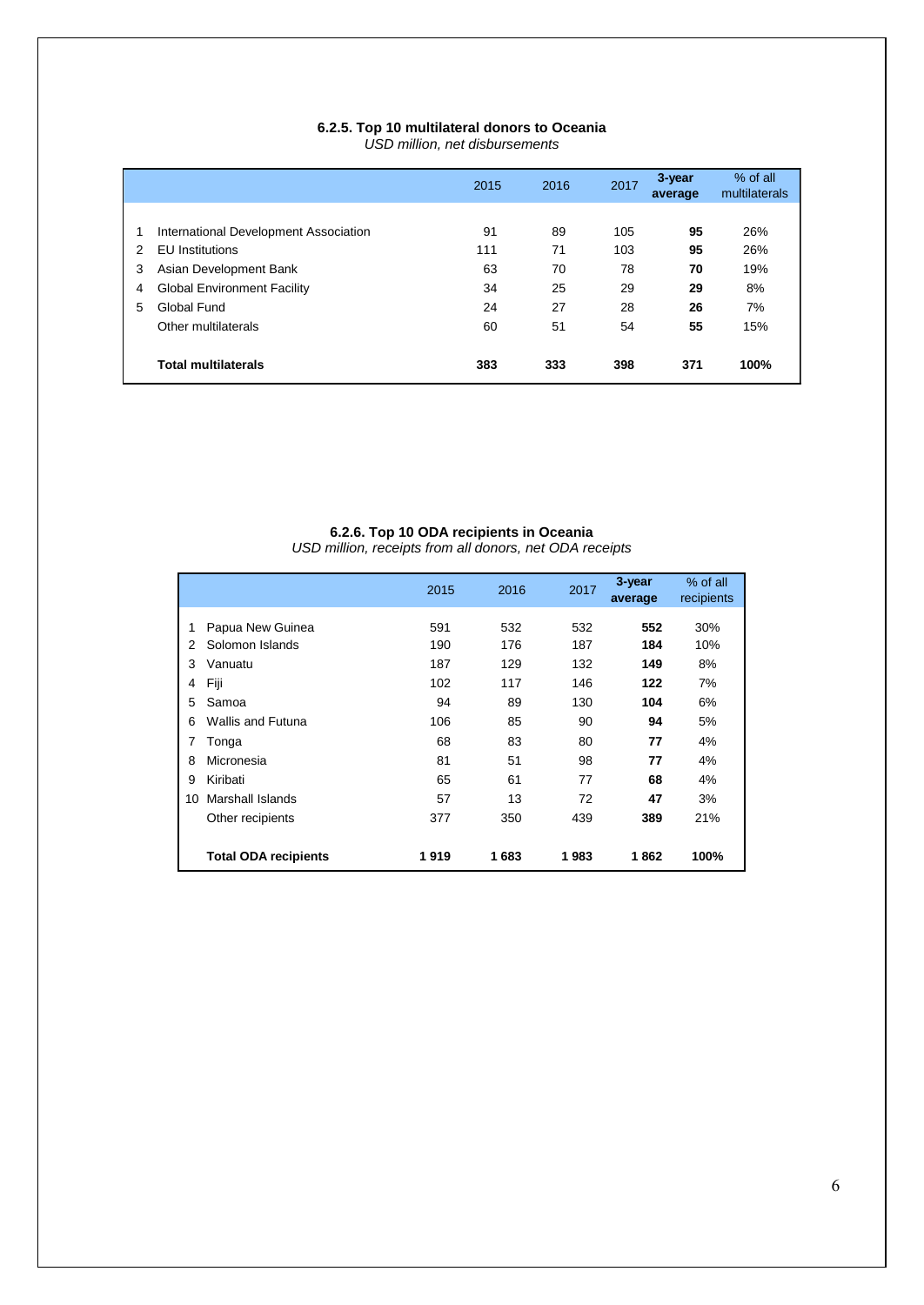|                          | 2010-17        | 1970-79        |              | 1980-89 1990-99        | 2000-09 2010-17 |      | 2015                     | 2016                  | 2017                     |
|--------------------------|----------------|----------------|--------------|------------------------|-----------------|------|--------------------------|-----------------------|--------------------------|
|                          | Share(%)       |                |              | <b>Annual averages</b> |                 |      |                          | <b>Annual amounts</b> |                          |
| Cook Islands             | 1.1            | 23             | 32           | 19                     | 11              | 19   | 26                       | 17                    | 18                       |
| Fiji                     | 5.1            | 74             | 82           | 66                     | 56              | 91   | 103                      | 117                   | 141                      |
| <b>French Polynesia</b>  | ۰.             | 195            | 423          | 439                    |                 |      |                          | ÷,                    | ÷.                       |
| Kiribati                 | 3.1            | 24             | 32           | 24                     | 26              | 56   | 65                       | 61                    | 75                       |
| <b>Marshall Islands</b>  | 3.4            |                |              | 51                     | 70              | 62   | 58                       | 13                    | 71                       |
| Micronesia               | 5.8            | ۰              |              | 89                     | 133             | 105  | 83                       | 51                    | 96                       |
| Nauru                    | 1.4            | $\mathbf{0}$   | $\mathbf{0}$ | $\overline{4}$         | 20              | 25   | 32                       | 23                    | 24                       |
| New Caledonia            | $\blacksquare$ | 234            | 389          | 448                    |                 | ٠    | $\overline{\phantom{0}}$ | -                     |                          |
| <b>Niue</b>              | 0.9            | 11             | 12           | 11                     | 14              | 16   | 20                       | 14                    | 14                       |
| Northern Mariana Islands | ٠              | 280            | 322          | 28                     |                 | ٠    |                          | ۰                     | $\overline{\phantom{0}}$ |
| Palau                    | 1.3            |                | ٠.           | 80                     | 35              | 22   | 14                       | 18                    | 22                       |
| Papua New Guinea         | 28.5           | 943            | 718          | 562                    | 375             | 511  | 592                      | 532                   | 504                      |
| Samoa                    | 5.6            | 38             | 55           | 57                     | 50              | 100  | 95                       | 89                    | 127                      |
| Solomon Islands          | 12.2           | 69             | 74           | 59                     | 174             | 219  | 192                      | 176                   | 178                      |
| Tokelau                  | 0.8            | 3              | 6            | $\overline{7}$         | 13              | 15   | 9                        | 14                    | $\overline{7}$           |
| Tonga                    | 4.0            | 19             | 39           | 40                     | 32              | 72   | 70                       | 83                    | 79                       |
| Tuvalu                   | 1.5            | $\overline{4}$ | 17           | 10                     | 13              | 27   | 51                       | 24                    | 26                       |
| Vanuatu                  | 6.0            | 56             | 67           | 56                     | 63              | 107  | 189                      | 129                   | 129                      |
| <b>Wallis and Futuna</b> | 5.4            | 8              | 6            | 13                     | 85              | 97   | 106                      | 85                    | 87                       |
| Oceania, regional        | 13.8           | 31             | 73           | 117                    | 159             | 248  | 229                      | 239                   | 315                      |
| Oceania total            | 100.0          | 2010           | 2 3 4 8      | 2 1 8 3                | 1 3 3 2         | 1793 | 1937                     | 1683                  | 1912                     |

#### **6.2.7. ODA to Oceania by recipient country** *USD million, 2016 prices and exchange rates, net ODA receipts*

**6.2.8. Trends in aid to largest Oceanian recipients since 1970**

*USD billion, 2016 prices and exchange rates, 3-year average net ODA receipts*

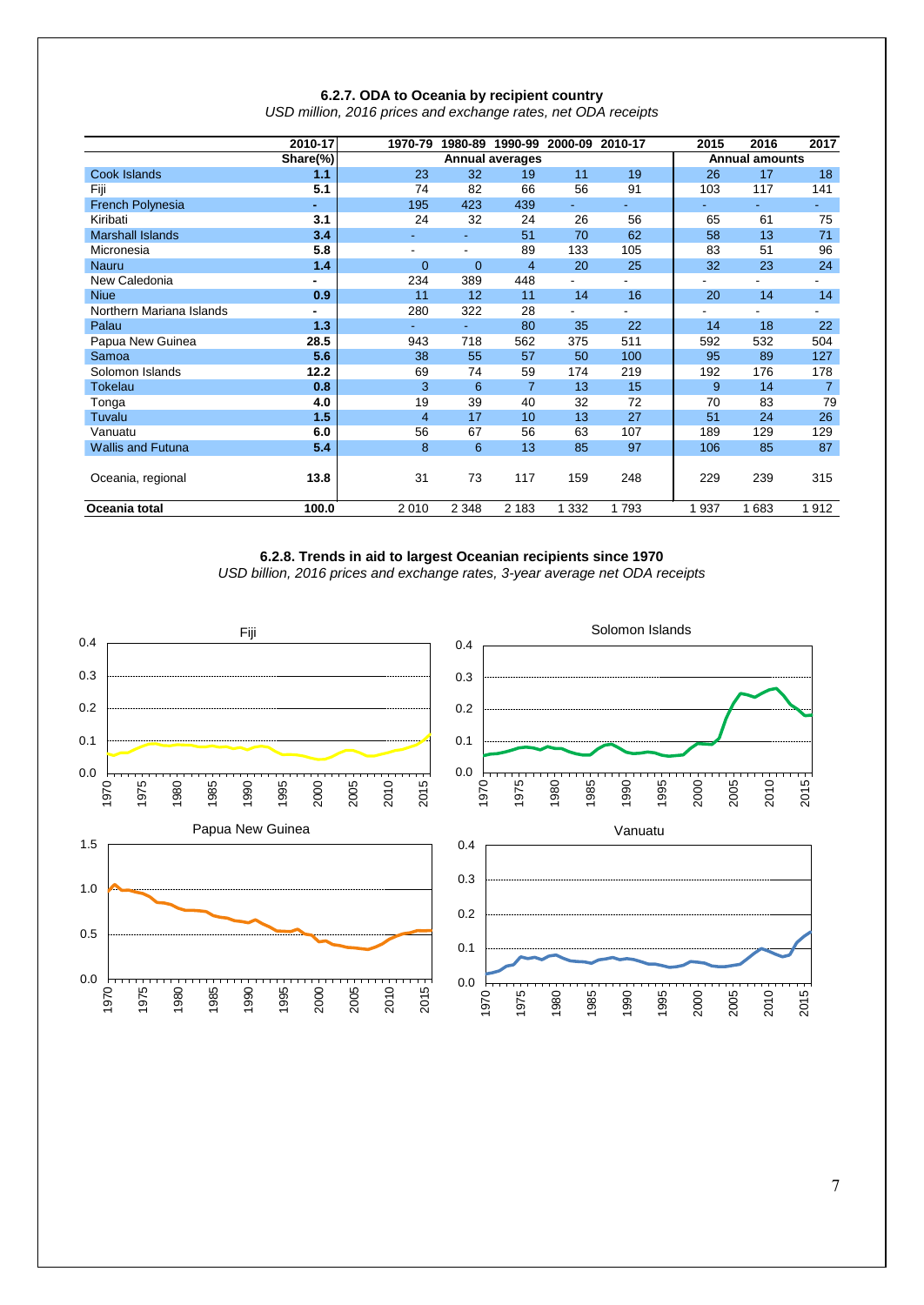

**6.3.2. ODA to 5 largest recipients in Oceania by sector in 2017** *As a percentage of total ODA committed for each country*

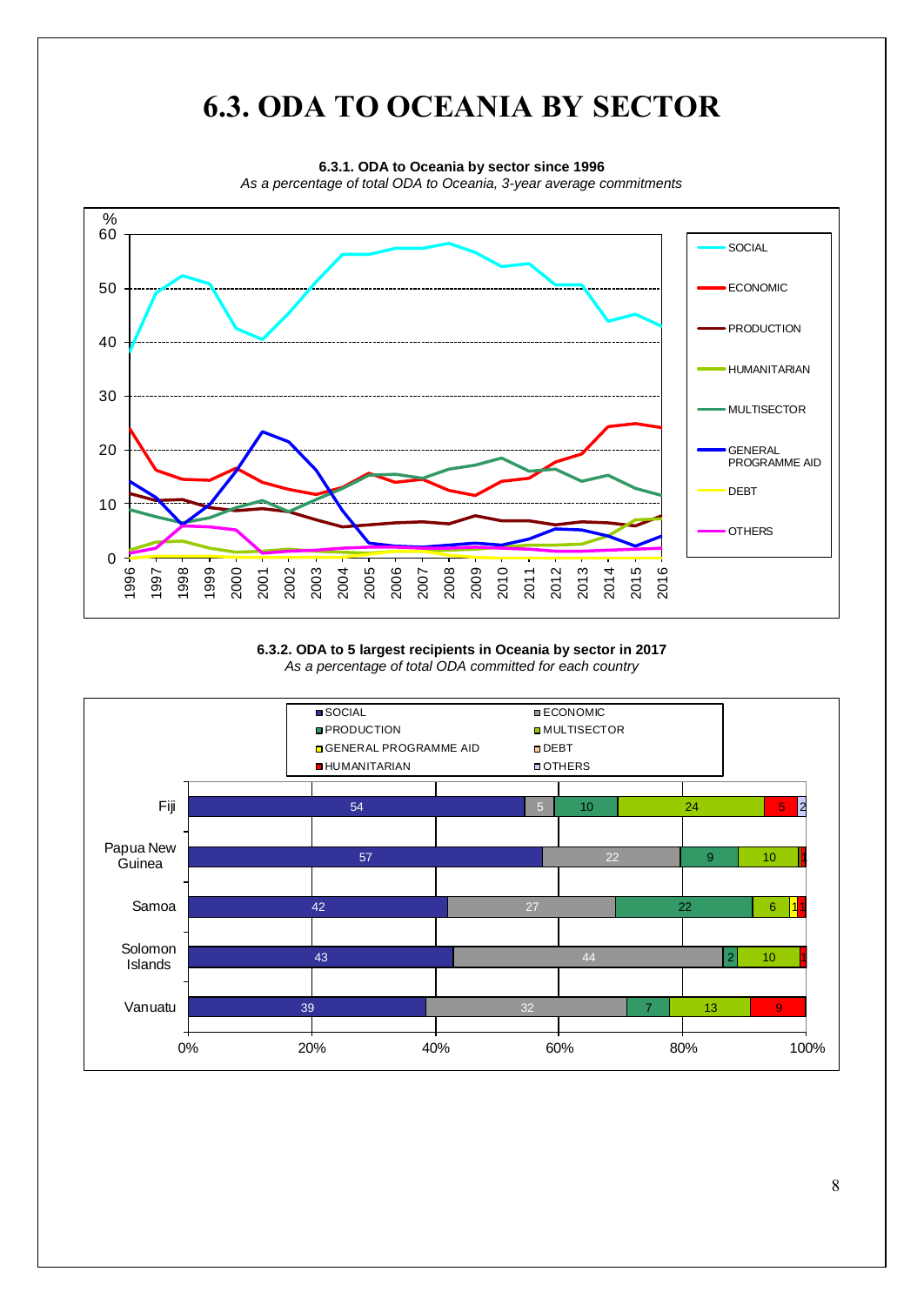#### **6.3.3. ODA to Oceania by donor and sector in 2017**

|                                             | As a percentage of total bilateral commitments |         |         |        |                |        |         |         |      |       |       |             |                          |        | Percentage of<br>multilateral finance |        |             |                |                      |                        |                 |                  |                      |
|---------------------------------------------|------------------------------------------------|---------|---------|--------|----------------|--------|---------|---------|------|-------|-------|-------------|--------------------------|--------|---------------------------------------|--------|-------------|----------------|----------------------|------------------------|-----------------|------------------|----------------------|
|                                             | Australia                                      | Austria | Belgium | Canada | Czech Republic | France | Germany | Hungary | taly | Japan | Korea | New Zealand | Norway                   | Poland | Spain                                 | Sweden | Switzerland | United Kingdom | <b>United States</b> | countries<br>Total DAC | EU institutions | World Bank (IDA) | multilatera<br>Total |
| <b>SOCIAL</b>                               | 61.3                                           | 1.7     | 97.3    | 50.7   | 100.0          | 81.3   | 31.7    | 100.0   | 23.6 | 14.5  | 8.0   | 36.4        | 9.8                      | 100.0  | ÷.                                    | 90.7   | ÷.          | 77.0           | 19.6                 | 44.5                   | 24.5            | 39.2             | 32.8                 |
| Education                                   | 9.1                                            |         |         | 0.2    | ä,             | 54.8   | 9.4     | 100.0   |      | 6.9   | 0.2   | 12.3        | $\overline{\phantom{a}}$ | 69.9   | ä,                                    | 0.4    |             | 9.8            | 9.9                  | 11.7                   |                 | ÷,               | 1.9                  |
| of which: Basic<br>education                | 2.8                                            |         |         |        |                | 6.7    | 2.8     |         |      | 1.3   | 0.2   | 2.0         |                          |        |                                       |        |             |                | 2.7                  | 2.5                    |                 |                  | $1.7$                |
| Health                                      | 8.1                                            | 1.7     |         |        | 44.9           | 1.6    | 5.4     |         | 3.2  | 2.1   | 1.3   | 5.2         |                          | 30.1   |                                       |        |             | 2.3            | 4.4                  | 5.6                    |                 | 5.3              | 6.2                  |
| of which: Basic health                      | 4.2                                            | 1.7     |         |        |                | 0.6    | 4.3     |         | 3.2  | 0.5   | 0.4   | 1.1         |                          | 30.1   |                                       |        |             |                | 0.5                  | 2.3                    |                 | 3.1              | 1.9                  |
| Population and<br>reproductive health       | 4.2                                            |         |         | 19.1   |                |        |         |         |      | 0.0   |       | 0.1         |                          |        |                                       |        |             |                | 2.3                  | 2.3                    |                 |                  | 0.2                  |
| Water supply and<br>sanitation              | 1.4                                            |         |         |        |                | 0.1    |         |         | 13.7 | 2.7   | 0.9   | 1.6         |                          |        |                                       |        |             |                | 1.3                  | 1.5                    | 2.1             | 27.1             | 11.7                 |
| Government and civil<br>society             | 36.4                                           |         | 97.3    | 31.5   | 55.1           | 22.6   | 16.3    |         |      | 0.7   | 3.9   | 13.4        | 9.8                      |        |                                       | 90.3   |             | 64.9           | 1.7                  | 21.2                   | 22.3            | 6.8              | 11.5                 |
| Other social infrastr.<br>and services      | 2.2                                            |         |         |        |                | 2.3    | 0.6     |         | 6.6  | 2.2   | 1.6   | 3.9         |                          |        |                                       |        |             |                | 0.1                  | 2.2                    |                 | ٠                | 1.3                  |
| <b>ECONOMIC</b>                             | 13.7                                           |         |         | 25.4   |                | 2.5    | 55.8    |         | 13.7 | 22.4  | 82.5  | 25.8        |                          |        |                                       |        |             |                | 0.5                  | 16.6                   |                 | 42.9             | 38.1                 |
| Transport,<br>communications                | 8.9                                            |         |         |        |                | 2.5    | 55.8    |         |      | 10.3  | 0.0   | 13.3        |                          |        |                                       |        |             |                | 0.0                  | 8.5                    |                 | 17.9             | 21.2                 |
| Energy                                      | 0.9                                            |         |         | 16.1   |                |        |         |         | 13.7 | 12.0  | 82.5  | 9.2         |                          |        |                                       |        |             |                | 0.5                  | 5.7                    |                 | 24.0             | 16.5                 |
| Banking, business and<br>other services     | 3.9                                            |         |         | 9.3    |                | 0.0    |         |         |      | 0.1   |       | 3.2         |                          |        |                                       |        |             |                |                      | 2.4                    |                 | 1.0              | 0.4                  |
| <b>PRODUCTION</b>                           | 5.9                                            |         |         | 0.2    |                | 1.3    | 3.2     |         | 6.9  | 59.2  | 4.1   | 15.9        |                          |        |                                       |        |             | 2.0            | 0.6                  | 14.2                   | 52.7            | 7.0              | 14.0                 |
| Agriculture, forestry and<br>fishing        | 4.4                                            |         |         |        |                | 1.3    | 2.5     |         | 6.9  | 58.5  | 4.1   | 10.4        |                          |        |                                       |        |             |                |                      | 12.4                   | 33.6            | 0.3              | 8.5                  |
| Industry, mining and<br>construction        | 0.6                                            |         |         | 0.1    |                |        | 0.7     |         |      | 0.3   | 0.0   | 0.0         |                          |        |                                       |        |             |                | 0.6                  | 0.4                    |                 | 1.0              | 0.4                  |
| Trade and tourism                           | 0.9                                            |         |         | 0.1    |                |        |         |         |      | 0.4   |       | 5.5         |                          |        |                                       |        |             | 2.0            | $\blacksquare$       | 1.4                    | 19.2            | 5.7              | 5.1                  |
| <b>MULTISECTOR</b>                          | 17.3                                           | 46.2    | 2.7     | 16.8   |                | 11.9   | 9.1     |         | 55.8 | 3.1   | 2.6   | 3.6         | 90.2                     |        |                                       |        | 100.0       | 21.0           | 1.3                  | 10.2                   | 20.9            | 4.8              | 11.7                 |
| <b>GENERAL</b><br><b>PROGRAMME AID</b>      | 0.6                                            |         |         |        |                | 0.0    |         |         |      |       |       | 7.7         |                          |        |                                       |        |             |                | 67.6                 | 10.3                   | 1.9             | 6.1              | $3.2$                |
| <b>DEBT</b>                                 |                                                |         |         |        |                |        | 0.2     |         |      |       |       |             |                          |        |                                       |        |             |                |                      | 0.0                    |                 |                  |                      |
| <b>HUMANITARIAN</b>                         | 1.3                                            |         |         | 1.6    |                | 0.2    |         |         |      | 0.9   | 0.3   | 1.9         |                          |        | 100.0                                 |        |             |                | 9.9                  | 2.3                    |                 |                  | 0.2                  |
| <b>OTHERS</b>                               |                                                | 52.1    |         | 5.3    |                | 2.8    |         |         |      |       | 2.6   | 8.6         |                          |        |                                       | 9.3    |             |                | 0.6                  | 1.9                    |                 |                  |                      |
|                                             |                                                |         |         |        |                |        |         |         |      |       |       |             |                          |        |                                       |        |             |                |                      |                        |                 |                  |                      |
| <b>TOTAL</b>                                | 100                                            | 100     | 100     | 100    | 100            | 100    | 100     | 100     | 100  | 100   | 100   | 100         | 100                      | 100    | 100                                   | 100    | 100         | 100            | 100                  | 100                    | 100             | 100              | 100                  |
|                                             |                                                |         |         |        |                |        |         |         |      |       |       |             |                          |        |                                       |        |             |                |                      |                        |                 |                  |                      |
| Food aid (emergency<br>and development aid) | 0.3                                            |         |         |        |                | 0.0    |         |         |      |       |       |             |                          |        |                                       |        |             |                |                      | 0.1                    |                 |                  |                      |